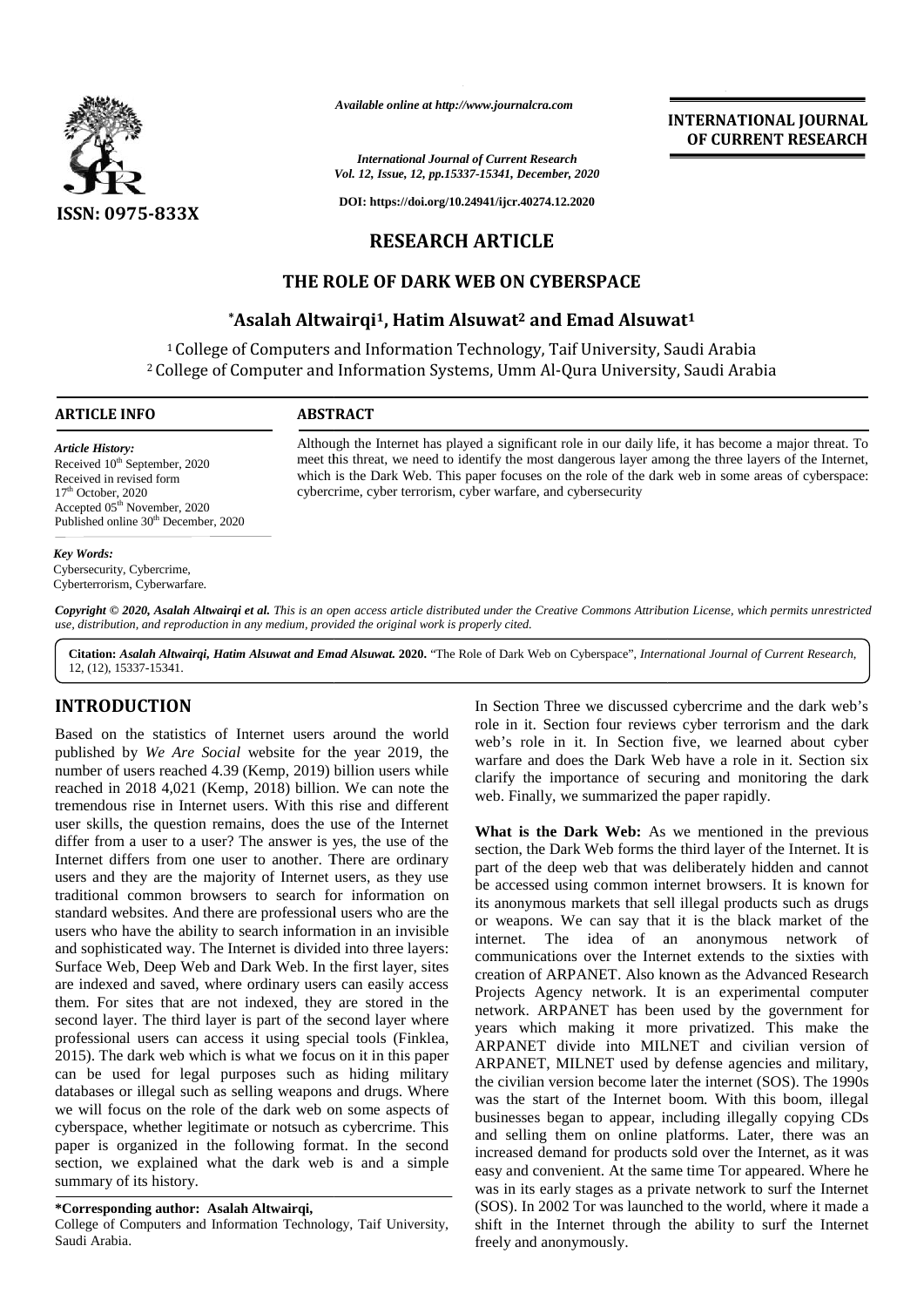

**Figure 1. Layers of the Internet (Finklea, 2015) 1.of the (Finklea,** 

With the spread of Tor, its users began to demand that they address censorship by the ability to spread ideas and accessing restricted websites freely. This motivated Tor's creators to develop a way for its network to overcome government firewalls. This increased the visibility of dark websites hosting firewalls. This increased the visibility of dark websites hosting lillegal content. In 2009 cryptocurrencies, especially bitcoin, appeared, which is a form of digital currency that facilitates transactions anonymously. Previously, it was difficult to purchase from dark websites due to the fear of revealing identity. But with the emergence of bitcoin, this problem was solved. With the availability of dark websites hosting illegal content and the ability to deal with content from buying and appeared, which is a form of digital currency that facilitates<br>transactions anonymously. Previously, it was difficult to<br>purchase from dark websites due to the fear of revealing<br>identity. But with the emergence of bitcoin, the dark web corner will exist (SOS). With the spread of Tor, its users began to demand that they<br>address censorship by the ability to spread ideas and accessing<br>restricted websites freely. This motivated Tor's creators to<br>develop a way for its network to over

**Dark Web and Cybercrime:** In this section we will start by time.<br>defining cybercrimes, what they mean. After that we will defining cybercrimes, what they mean. After that we will mention the most important cybercrimes that occur inside the dark web. Finally, we will analyze the reason for using the cybercrimes for dark web. There is still no approved definition of cybercrime. Definitions differed from expert to another. But it is possible to define cybercrime based on the attempts of many academic works as committing illegal actions with a it is possible to define cybercrime based on the attempts of many academic works as committing illegal actions with a criminal motive through electronic operations that target individuals or group of individuals (Ramírez, 2017; Viano, 2017).now let's figure out the most important cybercrimes inside the dark web (Balduzzi, 2015): mention the most important cybercrimes that occur inside the dark web. Finally, we will analyze the reason for using the cybercrimes for dark web. There is still no approved definition of cybercrime. Definitions differed f individuals or group of<br>2017).now let's figure of<br>inside the dark web (Bald

*Passports and IDs:* Passports and IDs are among the important *Passports and* documents used to identify a person, whether inside or outside the country. Not only identification, but also used to open bank accounts, buy property, and much more. Therefore, the sale of fake passports and IDs is of great importance in the dark web and at high prices. Certainly, the price varies from country to country and from seller to seller. documents used to identify a person, whether inside or out<br>the country. Not only identification, but also used to open l<br>accounts, buy property, and much more. Therefore, the sa<br>fake passports and IDs is of great importanc

*Stolen accounts:* This type of cybercrime is not only limited to the Dark Web, but it is also found on the Surface Web. The most types of accounts that are sold: credit cards, banking, online auction sites and gaming accounts. The price is determined based on the quality and type of account, for **Stolen accounts:** This type of cybercrime is not only limited to the Dark Web, but it is also found on the Surface Web. The most types of accounts that are sold: credit cards, banking, online auction sites and gaming acco account that cannot be easily found on the Surface Web is actual physical credit cards. But it is very easy to find in the dark web.

*Assassination services:* It is one of the most worrying cybercrimes that the Dark Web offers. The Dark Web contains private websites where you rent someone for the purpose of killing someone. These websites do not provide the previous killings operations of a killer if they are successful or not in order to preserve privacy. Of course, to get the agreed price, the killer will provide proof of the killing operation.

*Bitcoin and money laundry:* Although Bitcoin are basically anonymous. However, it can be tracked as it travels through the system due to the Bitcoin blockchain setup (every transaction is fully public).Therefore, a service was provided that add more anonymity, which makes tracking e-currency more difficult through "mixing" your bitcoin. Bitcoin laundry service was used to Hide the identity of moneyin the bitcoin systems. Later, some users want to extract their money from the system and convert it into a traditional payment method such as cache. The dark web has a lot of anonymous services performing this purpose. Iowever, it can be tracked as it travels through<br>Iue to the Bitcoin blockchain setup (every<br>fully public).Therefore, a service was provided<br>anonymity, which makes tracking e-currency ice was used to Hide the identity of moneyin the bitcoin<br>ems. Later, some users want to extract their money from<br>system and convert it into a traditional payment method<br>a as cache. The dark web has a lot of anonymous servi

*Leaked details Government, Law Enforcement and details Enforcement Celebrities:* The Dark Web provides websites that publish leaked information about politicians, celebrities, governments and other people. Of course, it is very difficult to know whether this information is true or false. But the harm of information remains very strong. Where this information can be used for other criminal purposes such as blackmailing. information about politicians, celebrities, governments<br>her people. Of course, it is very difficult to know<br>r this information is true or false. But the harm of<br>tion remains very strong. Where this information can<br>for othe

*Drugs:* Certainly, selling drugs is an essential part of the dark web. There are websites that sell drugs of various kinds, such as contraband Tobacco, Cannabis, Cocaine and so on. there are also websites that offer live information of Cannabis grow web. There are websites that sell drugs of various kinds, such as contraband Tobacco, Cannabis, Cocaine and so on. there are also websites that offer live information of Cannabis grow showing temperature, moisture of the g time.



**Figure 1. Drugs in Dark Web(7)** 



**Figure 3. Malware Types**

*Malware:* The best malware environment is the dark web. Because of the provided privacy, which is what every attacker wants.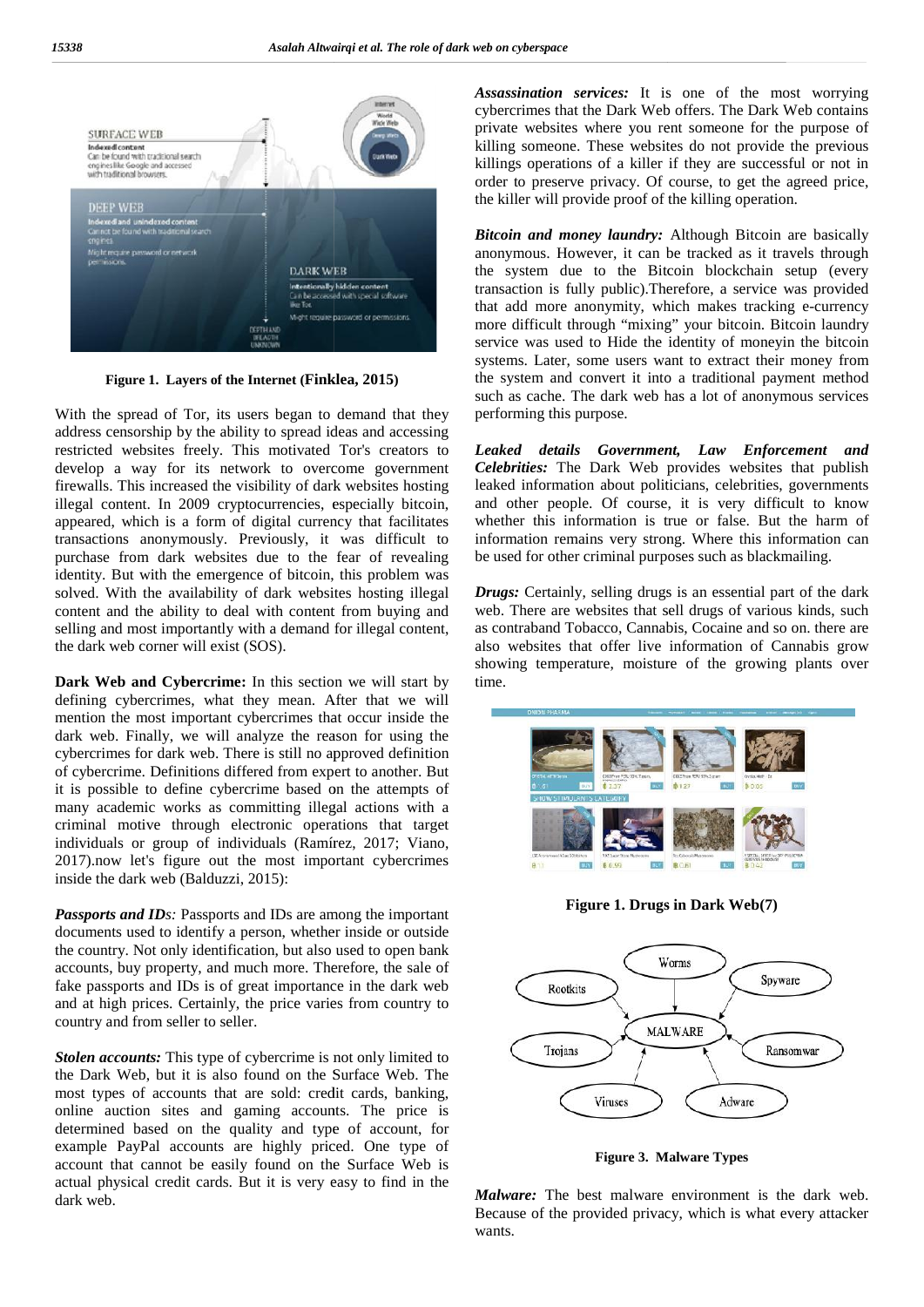So, it is difficult when spread a malicious program from the Dark Web to examine the IP address of the server, check the details of registration...etc. For example, Crypto Locker is a malware that uses the Dark Web which is a ransomware that directs the victims to the payment site so that they can regain control of the blocked system / encrypted file. After we learned about the most important electronic crimes that happen in the dark web, and although some of them can happen on the surface web and with knowledge of the services provided by the dark web, we can note that all dark web users want to keep their identity anonymous. In addition, the payment method in the dark web is Bitcoin, which is an anonymous currency. Let us take the third type of cybercrime as an example, which is the most worrying. Let us assume that the killing operation failed, and the hired killer was caught. Can the killer identify the tenant? No. Here the tenant ensures that his identity is completely anonymous. Suppose the killing operation was successful and the killer provided evidence to the tenant. The tenant paid the agreed price in bitcoin. Also, can the killer identify the tenant? No, his identity is also anonymous and the identity of the bitcoin by itself anonymous. Cybercrimes has targeted individuals such as politicians and organizations such as banks, where a criminal conducts a cybercrime with criminal motives such as revenge, money, etc. Certainly, this attack will have a financial or social impact on the individual or organization.According to CNBC and CNN news in 2019 thousands of Disney+ user accounts have been stolen by hackers and put up for sale on the dark web from 3 to 11\$(8, 9).

**Dark Web and Cyberterrorism:** In this section we will start by defining cyberterrorism, what they mean. After that we will focus on the most targeted areas of cyberterrorism. Finally, we will analyze the reason for using the cyberterrorism for dark web. The definitions mentioned in the paper (Al Mazari, 2018) included that cyber terrorism is the use of technology and computer networks to launch attacks that cause individual or international harm with motive of political, religious, psychological or social. now let's figure out the most targeted areas of cyberterrorism (Al Mazari, 2018):

*Military Forces:* The military forces form the first line to defend national security, and therefore, this target is one of the most important targets. cyberterrorists are attacking military electronic infrastructures, functions, operations, services, systems and other force capabilities. Some of the most famous attacks Denial of Service (DOS), Espionage and data modification.

*Government Cyber and Physical Infrastructure:* This target is the second conservative on the security and stability of the state. Attacking this target is very natural to cause concern and fear to the people. cyberterrorists target government and physical electronic infrastructure and facilities. One of the most common denial of service (DOS) attacks.

*Critical National Infrastructures:* These systems constitute stability and comfort in the lives of people such as emergency services and energy facilities, media services, healthcare providers, transportation systems, educational institutions, postal facilities, telecommunication systems, dams and financial organizations. Attacking these systems could lead to the loss of billions of dollars or the loss of lives. Some of the most famous attacks Denial of Service (DOS) and malware.

*Social and National Identity:* Maintaining the identity of the organization or the state clean and reputable is one of the most important things locally and globally. Cyberterrorists distort the identity of the organization or country by spreading false rumors on social media. For example, denigrating a particular country will lead to economic, political, and other harm to that country. Based on the aforementioned attacks, we can divide cyber terrorism attacks into incursion is gaining access to computer systems and networks to get or manipulate information, service interruption aims to flood networks, servers or systems by sending a large number of packets, which makes the target unable to deal with the sent packets which lead to denial of service and disinformation is defame the reputation of target by spreading fake or harmful information (Al Mazari,, 2018).

Now we need to know how the dark web has helped cyber terrorists in terrorist operations. Previously, cyber terrorists used the surface web to exchange terrorist information, but it was fraught with risks in terms of revealing their identity and their location. So cyber terrorists considered the obscurity of the dark web very useful. It helped them to communicate, access various information, recruit and train, and spread and implement terrorist ideas (Weimann, 2016; Vili , 2017). In 2015, cyber terrorists published an electronic book entitled "How to Survive in the West: A Mujahid Guide". The book includes titles "Hiding the Extremist Identity," "Earning Money," "Internet Privacy," "Training," "Bomb-Making," "Transporting Weapons," and "What Happens When You Are Spied on And Get Raided". The use of Tor is one of the methods discussed in the book. This is considered an evidence that cyber terrorists use the Dark Web (Weimann, 2016).



**Figure 2: Cyberterrorism Guide**

And do not forget the role of Bitcoin in cyber terrorist operations. Some groups that support the terrorist issue are financing cyber terrorists online. As we know bit coin is an acceptable currency anywhere on the Internet, so it is not possible to list the things that cyber terrorists can buy.

**Dark Web and Cyber warfare:** In this section we will start by defining cyberwarfare, what they mean. After that we will describes five common attacks used in cyber warfare. Finally, we will analyze the reason for using the cyberwarfare for dark web.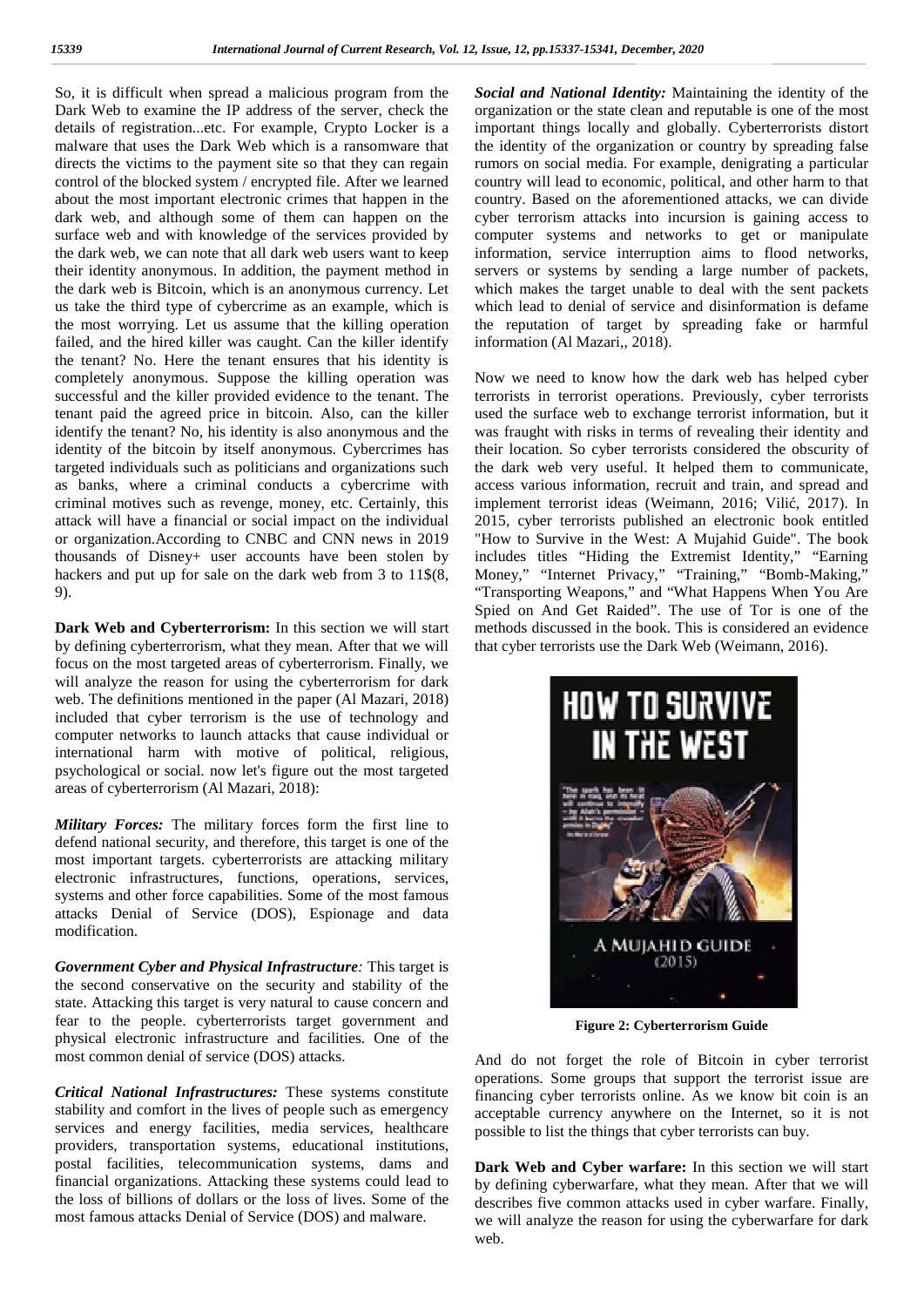The author mentioned in the paper (Robinson, 2015) some definitions of cyber warfareand compare it, where the author summarized by relying on the mentioned definitions that there is no approved definition of cyber warfare, however, we still need to know what does cyber warfare term means. We can say it refers to cyber-attacks on a government by Another government, or by large groups of citizens. Its purpose is to cause damage or disrupt computers or networks. The term can be used to describe inter-company attacks(14, 15). Now we will describe the attacks (16):

*Espionage:* The most important component of cyber warfare is cyber espionage. In the process of espionage, the attackers view the data or copy it secretly and illegally. Espionage occurs locally, for example, between companies and organizations, and globally between countries.

*Distributed Denial-of-Service (DDoS):* A denial of service attack is one of the most widespread and simple attacks across the Internet. The attacker floods the target system, for example, military defense systems by sending a large number of packets, which makes the target unable to deal with the sent packets.

*Data Modification:* This is one of the most dangerous types of attacks used in cyber warfare. The attacker maliciously and secretly modifies some sensitive data in the system. The danger lies in making war decisions based on these data, whether the decision-maker is human or machine.

*Infrastructure Manipulation:* Such as emergency services and energy facilities, media services, healthcare providers, transportation systems, educational institutions, postal facilities, telecommunication systems, dams and financial organizations. Manipulating these systems maliciously and illegally causes many material and human losses. Previous attacks usually rely on malware, which is software that is included in the system for harmful purposes. One of the most common examples of malware used for military purposes is Stuxnet which is an advanced computer program designed to penetrate and control systems targets programmable logic controllers (PLCs)(17).This type of malware has made great progress in cyber war. It was categorized as a moral gift to cyber warfare compared to real weapons such as the bomb. This is because it causes less damage while achieving the same goal.

Cyber warfare aims to cause painful damages of unknown origin, often from a distance. Despite the damage, but it is more ethically, as there are no human losses, if any, very little. All that the cyber war aims to do is harm to the systems, devices and data. So, the question remains, what is the role of the dark web in cyber warfare? After knowing some of the crimes that occur in the dark web that we mentioned in the third section, which included government leaks and malicious programs. In addition to the terrorist operations that we discussed in section four and how to plan them using the dark web. We can say that the dark web has an indirect role in cyber warfare. This means that terrorist operations threaten national security and in order to maintain national security we need to wage cyber war to stop terrorist operations. In order to wage a cyber war, we need some malware in addition to sufficient information about the target. Of course, this is a simple example of the relationship of the three sections with each other and their relationship to the dark web. According the Washington Post "President Trump approved an offensive

cyberstrike that disabled Iranian computer systems used to plan attacks on oil tankers in the Persian Gulf , even as he backed away from a conventional military attack in response to its downing Thursday of an unmanned U.S. surveillance drone, according to people familiar with the matter"(18).

**Dark Web and Cybersecurity:** In this section we will discuss why cyber security is important. And what is the relationship of cybersecurity in the dark web. But first we need to understand what cybersecurity means in order to determine why it is important. Cybersecurity is Tools, techniques and activities for protection the assets of users, organizations, agencies and governments. This means preventing security risks to ensure the privacy and integrity of data or data systems(19). We need cybersecurity because society depends on the cyber world in their daily lives, from shopping to banking services, communications, and social media via the Internet. Even criminals' or terrorists' operations have become cyber operations. But in the end, the cyber world is associated with the real world and any decision or action taken in the cyber world will affect the real world. Based on that, cyber security emerged because we need to secure the cyber world in order to secure the real world(20).

Now the question is why do we have to secure the dark web? As we mentioned earlier, we need to secure the cyber world, and the dark web is part of the cyber world. The Dark Web is also considered a portalto illegal activities of all kinds. Therefore, the competent authorities have to monitor and secure the dark web so that the damage does not extend to our real world. Although it will be a difficult task, it is not impossible. Here are some possible techniques used to monitor the dark web(21):

- Tor uses a database built on a distributed system (distributed hash table). The system contains nodes responsible for storage and maintenance. Due to the distributed nature of the system, monitoring received requests from a specific domain will be possible by publishing nodes.
- Web data can be analyzed to find non-standard domains. While maintaining customer privacy. This method helps to know the activities available in the dark web.
- Monitor social media sites such as Pastebin. Social media is often used to exchange new services, including hidden services. It may contain new dark web domains.
- Get a snapshot of every dark site once it is discovered. Because most of the dark sites go offline from the Internet for a time and then return with a new domain name.
- Tracking illegal activities now and in the future and link them to the actors can be done by building a database contains information about dark sites.
- Gathering information about dark web users, vendors and available services. This helps to build profiles which makes tracking easier.

According to the FBI news in 2019, the *SaboTor* operation has been successful, an international effort targeting drug trafficking organizations operating in the dark web. As a result of this operation, 61 people were arrested, 50 accounts closed and seizing large amount of drugs, weapons, and money (22). Moreover, there has been a tendency to develop technologies